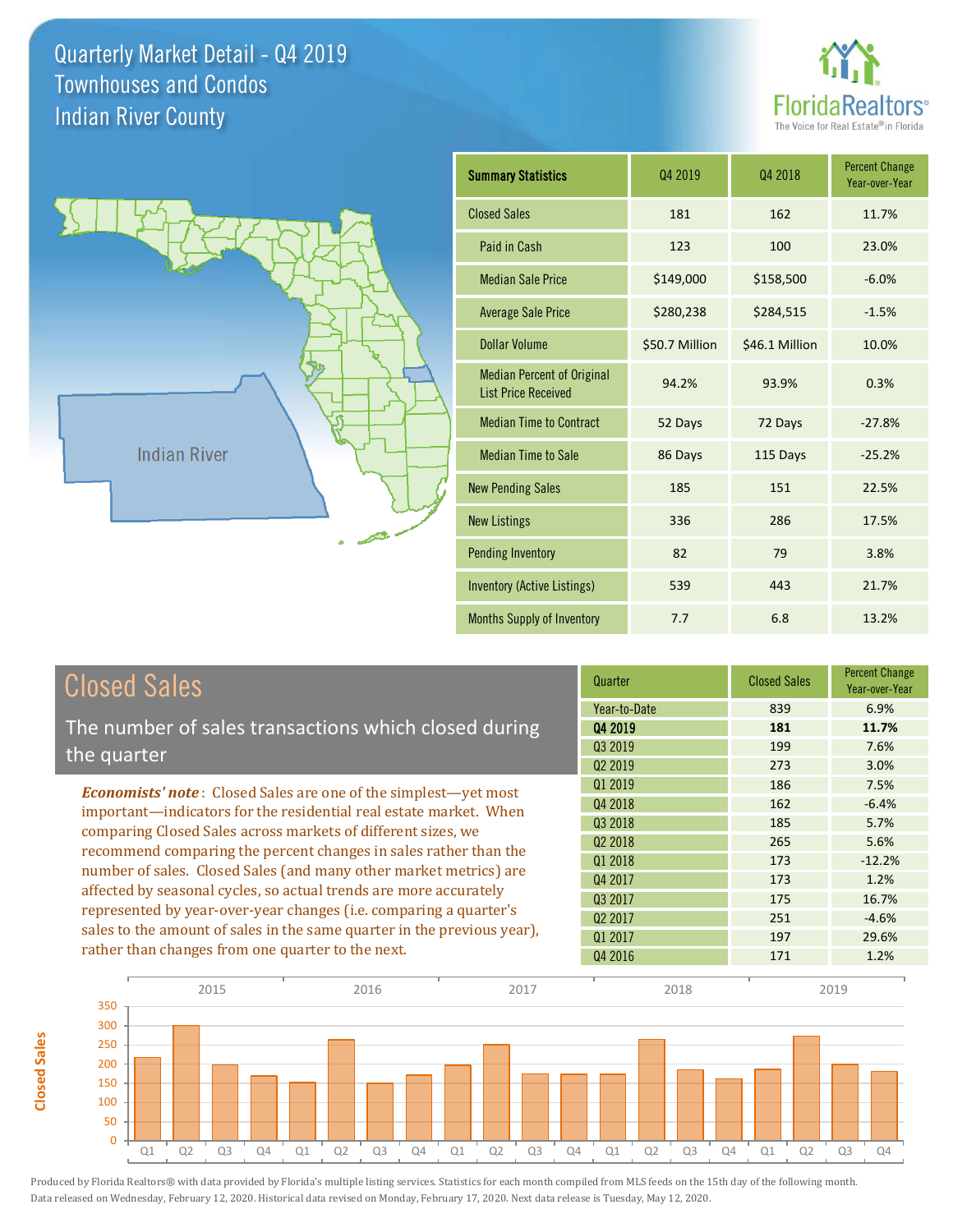

| Cash Sales                                                                     | Quarter             | <b>Cash Sales</b> | <b>Percent Change</b><br>Year-over-Year |
|--------------------------------------------------------------------------------|---------------------|-------------------|-----------------------------------------|
|                                                                                | Year-to-Date        | 586               | 7.1%                                    |
| The number of Closed Sales during the quarter in                               | 04 2019             | 123               | 23.0%                                   |
| which buyers exclusively paid in cash                                          | 03 2019             | 138               | 17.9%                                   |
|                                                                                | 02 2019             | 190               | $-2.6%$                                 |
|                                                                                | 01 2019             | 135               | 0.0%                                    |
|                                                                                | 04 2018             | 100               | $-12.3%$                                |
| <b>Economists' note:</b> Cash Sales can be a useful indicator of the extent to | 03 2018             | 117               | $-12.7%$                                |
| which investors are participating in the market. Why? Investors are            | 02 2018             | 195               | 2.6%                                    |
| far more likely to have the funds to purchase a home available up front,       | 01 2018             | 135               | $-4.9%$                                 |
| whereas the typical homebuyer requires a mortgage or some other                | Q4 2017             | 114               | $-13.0\%$                               |
| form of financing. There are, of course, many possible exceptions, so          | Q3 2017             | 134               | 34.0%                                   |
| this statistic should be interpreted with care.                                | Q <sub>2</sub> 2017 | 190               | $-0.5%$                                 |
|                                                                                | Q1 2017             | 142               | 11.8%                                   |



# Cash Sales as a Percentage of Closed Sales

The percentage of Closed Sales during the quarter which were Cash Sales

*Economists' note* : This statistic is simply another way of viewing Cash Sales. The remaining percentages of Closed Sales (i.e. those not paid fully in cash) each quarter involved some sort of financing, such as mortgages, owner/seller financing, assumed loans, etc.

| Quarter             | Sales Paid in Cash | Year-over-Year |
|---------------------|--------------------|----------------|
| Year-to-Date        | 69.8%              | 0.1%           |
| Q4 2019             | 68.0%              | 10.2%          |
| 03 2019             | 69.3%              | 9.7%           |
| Q <sub>2</sub> 2019 | 69.6%              | $-5.4%$        |
| Q1 2019             | 72.6%              | $-6.9%$        |
| Q4 2018             | 61.7%              | $-6.4%$        |
| Q3 2018             | 63.2%              | $-17.5%$       |
| Q <sub>2</sub> 2018 | 73.6%              | $-2.8%$        |
| Q1 2018             | 78.0%              | 8.2%           |
| Q4 2017             | 65.9%              | $-14.0%$       |
| Q3 2017             | 76.6%              | 14.8%          |
| Q <sub>2</sub> 2017 | 75.7%              | 4.3%           |
| 01 2017             | 72.1%              | $-13.8%$       |
| Q4 2016             | 76.6%              | $-6.8%$        |

Q4 2016 131 - 5.8%



**Cash Sales**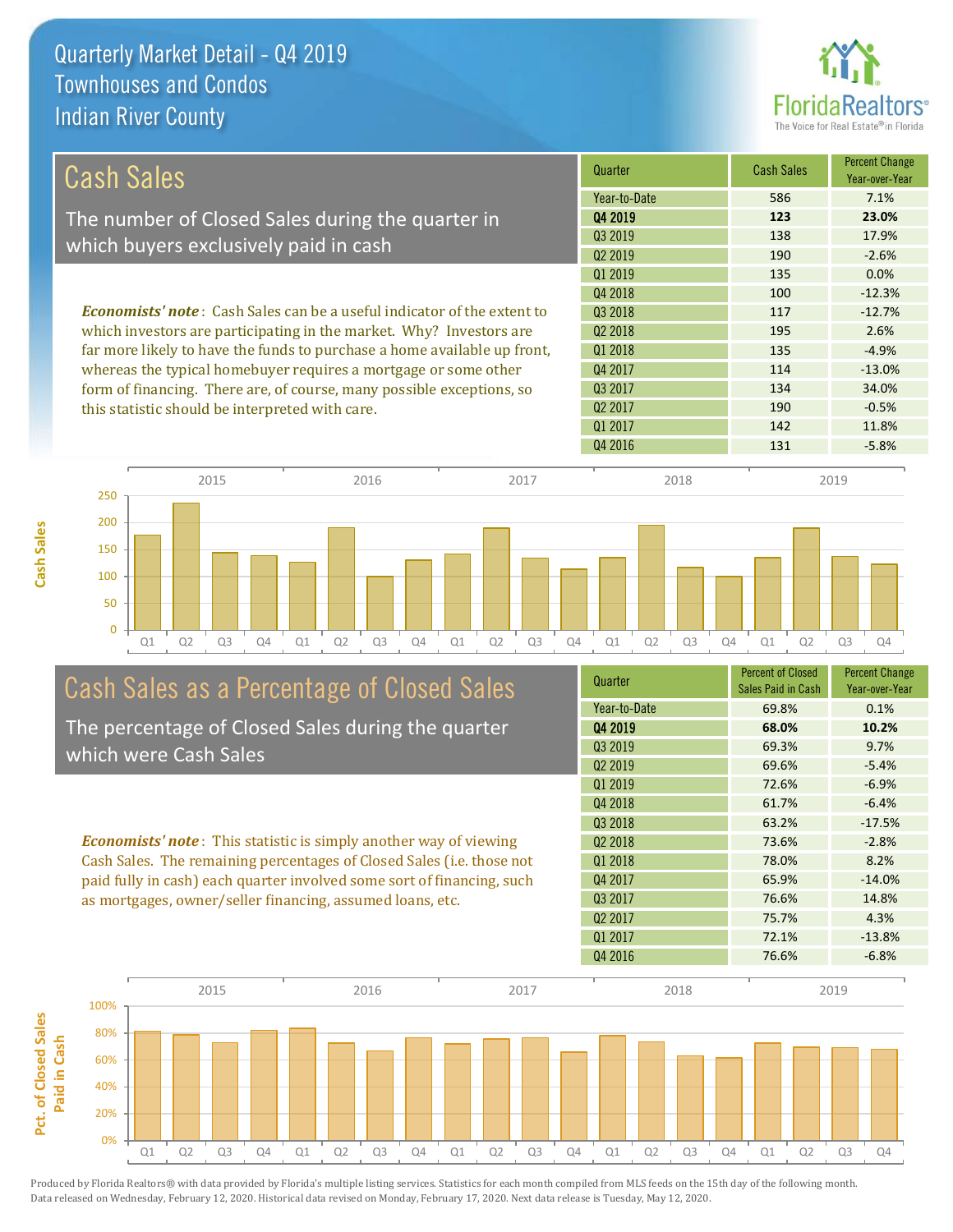

## Median Sale Price

The median sale price reported for the quarter (i.e. 50% of sales were above and 50% of sales were below)

*Economists' note* : Median Sale Price is our preferred summary statistic for price activity because, unlike Average Sale Price, Median Sale Price is not sensitive to high sale prices for small numbers of homes that may not be characteristic of the market area. Keep in mind that median price trends over time are not always solely caused by changes in the general value of local real estate. Median sale price only reflects the values of the homes that *sold* each quarter, and the mix of the types of homes that sell can change over time.

| Quarter             | <b>Median Sale Price</b> | <b>Percent Change</b><br>Year-over-Year |
|---------------------|--------------------------|-----------------------------------------|
| Year-to-Date        | \$160,000                | 8.8%                                    |
| Q4 2019             | \$149,000                | $-6.0%$                                 |
| Q3 2019             | \$154,250                | 3.6%                                    |
| Q <sub>2</sub> 2019 | \$174,000                | 8.8%                                    |
| Q1 2019             | \$156,950                | 20.7%                                   |
| Q4 2018             | \$158,500                | 15.1%                                   |
| Q3 2018             | \$148,950                | 14.6%                                   |
| Q <sub>2</sub> 2018 | \$160,000                | $-1.5%$                                 |
| Q1 2018             | \$130,000                | 6.6%                                    |
| Q4 2017             | \$137,750                | 11.5%                                   |
| Q3 2017             | \$130,000                | 0.0%                                    |
| Q <sub>2</sub> 2017 | \$162,500                | 22.2%                                   |
| Q1 2017             | \$122,000                | 11.7%                                   |
| Q4 2016             | \$123,500                | 9.3%                                    |



### Average Sale Price

The average sale price reported for the quarter (i.e. total sales in dollars divided by the number of sales)

*Economists' note* : Usually, we prefer Median Sale Price over Average Sale Price as a summary statistic for home prices. However, Average Sale Price does have its uses—particularly when it is analyzed alongside the Median Sale Price. For one, the relative difference between the two statistics can provide some insight into the market for higher-end homes in an area.

| Quarter             | <b>Average Sale Price</b> | <b>Percent Change</b><br>Year-over-Year |
|---------------------|---------------------------|-----------------------------------------|
| Year-to-Date        | \$282,128                 | 10.0%                                   |
| Q4 2019             | \$280,238                 | $-1.5%$                                 |
| Q3 2019             | \$242,414                 | 9.6%                                    |
| Q <sub>2</sub> 2019 | \$315,733                 | 9.9%                                    |
| Q1 2019             | \$277,132                 | 25.4%                                   |
| Q4 2018             | \$284,515                 | 40.6%                                   |
| Q3 2018             | \$221,186                 | $-1.6%$                                 |
| Q <sub>2</sub> 2018 | \$287,399                 | 8.4%                                    |
| Q1 2018             | \$221,053                 | $-17.8%$                                |
| Q4 2017             | \$202,380                 | $-4.0%$                                 |
| Q3 2017             | \$224,740                 | 6.5%                                    |
| Q <sub>2</sub> 2017 | \$265,071                 | 19.6%                                   |
| Q1 2017             | \$269,049                 | 18.9%                                   |
| Q4 2016             | \$210,855                 | $-12.5%$                                |



Produced by Florida Realtors® with data provided by Florida's multiple listing services. Statistics for each month compiled from MLS feeds on the 15th day of the following month. Data released on Wednesday, February 12, 2020. Historical data revised on Monday, February 17, 2020. Next data release is Tuesday, May 12, 2020.

**Average Sale Price**

**Average Sale Price**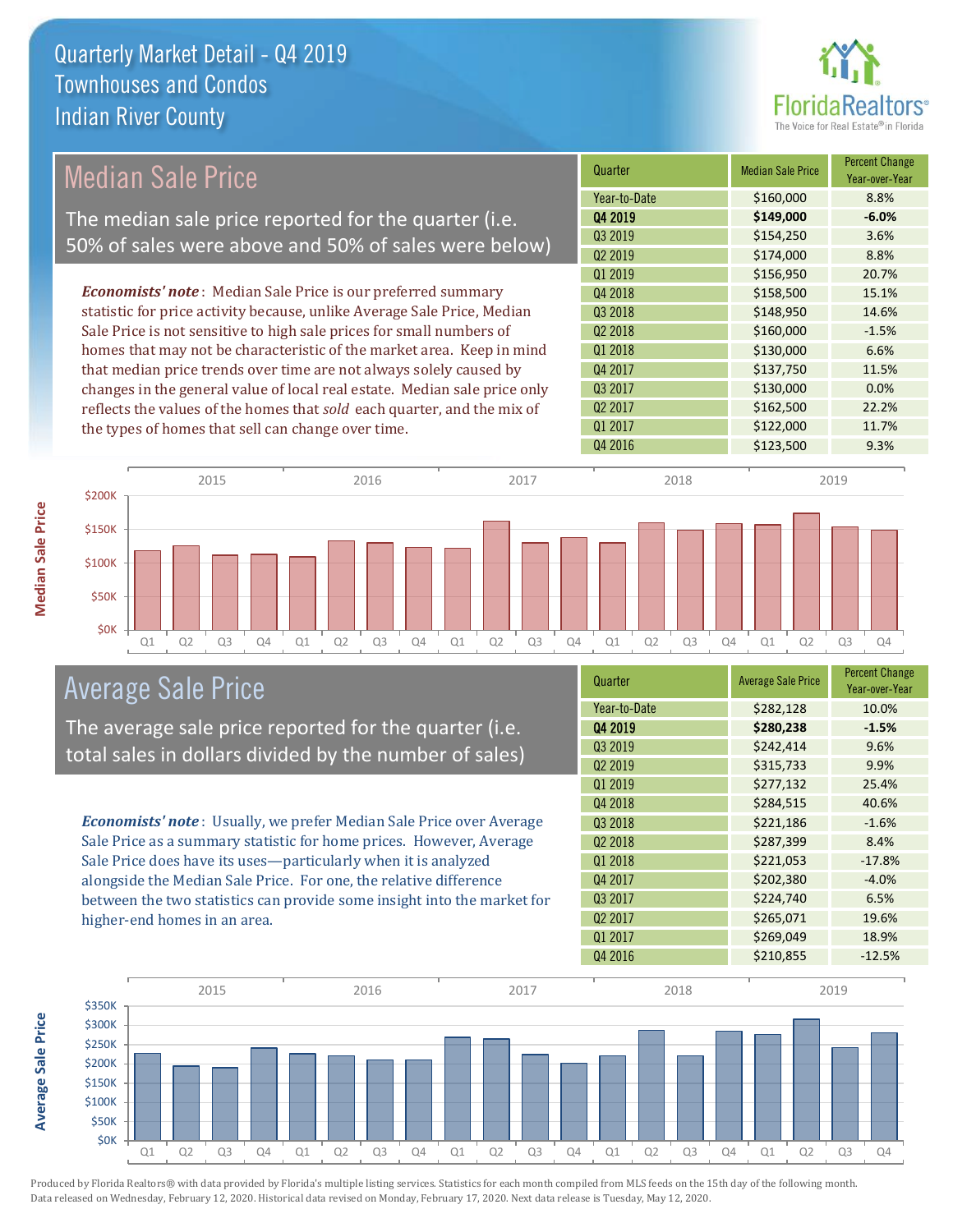**Dollar Volume**



| Dollar Volume                                                               | Quarter             | Dollar Volume   | <b>Percent Change</b><br>Year-over-Year |
|-----------------------------------------------------------------------------|---------------------|-----------------|-----------------------------------------|
|                                                                             | Year-to-Date        | \$236.7 Million | 17.5%                                   |
| The sum of the sale prices for all sales which closed                       | Q4 2019             | \$50.7 Million  | 10.0%                                   |
| during the quarter                                                          | Q3 2019             | \$48.2 Million  | 17.9%                                   |
|                                                                             | Q <sub>2</sub> 2019 | \$86.2 Million  | 13.2%                                   |
|                                                                             | Q1 2019             | \$51.5 Million  | 34.8%                                   |
| <b>Economists' note:</b> Dollar Volume is simply the sum of all sale prices | Q4 2018             | \$46.1 Million  | 31.6%                                   |
| in a given time period, and can quickly be calculated by multiplying        | Q3 2018             | \$40.9 Million  | 4.0%                                    |
| Closed Sales by Average Sale Price. It is a strong indicator of the health  | Q <sub>2</sub> 2018 | \$76.2 Million  | 14.5%                                   |
| of the real estate industry in a market, and is of particular interest to   | Q1 2018             | \$38.2 Million  | $-27.8%$                                |
| real estate professionals, investors, analysts, and government agencies.    | Q4 2017             | \$35.0 Million  | $-2.9%$                                 |
| Potential home sellers and home buyers, on the other hand, will likely      | Q3 2017             | \$39.3 Million  | 24.2%                                   |
| be better served by paying attention to trends in the two components        | Q <sub>2</sub> 2017 | \$66.5 Million  | 14.2%                                   |
| of Dollar Volume (i.e. sales and prices) individually.                      | Q1 2017             | \$53.0 Million  | 54.2%                                   |



# Median Percent of Original List Price Received

The median of the sale price (as a percentage of the original list price) across all properties selling during the quarter

*Economists' note* : The Median Percent of Original List Price Received is useful as an indicator of market recovery, since it typically rises as buyers realize that the market may be moving away from them and they need to match the selling price (or better it) in order to get a contract on the house. This is usually the last measure to indicate a market has shifted from down to up, so it is what we would call a *lagging* indicator.

| Quarter             | Med. Pct. of Orig.<br><b>List Price Received</b> | <b>Percent Change</b><br>Year-over-Year |
|---------------------|--------------------------------------------------|-----------------------------------------|
| Year-to-Date        | 93.6%                                            | $-0.8%$                                 |
| Q4 2019             | 94.2%                                            | 0.3%                                    |
| Q3 2019             | 93.0%                                            | $-0.9%$                                 |
| Q <sub>2</sub> 2019 | 93.5%                                            | $-1.5%$                                 |
| 01 2019             | 93.9%                                            | $-1.3%$                                 |
| Q4 2018             | 93.9%                                            | $-1.5%$                                 |
| Q3 2018             | 93.8%                                            | 0.1%                                    |
| Q <sub>2</sub> 2018 | 94.9%                                            | 1.4%                                    |
| Q1 2018             | 95.1%                                            | 0.7%                                    |
| Q4 2017             | 95.3%                                            | 1.9%                                    |
| Q3 2017             | 93.7%                                            | 0.9%                                    |
| Q <sub>2</sub> 2017 | 93.6%                                            | $-0.1%$                                 |
| Q1 2017             | 94.4%                                            | 0.3%                                    |
| Q4 2016             | 93.5%                                            | $-0.1%$                                 |

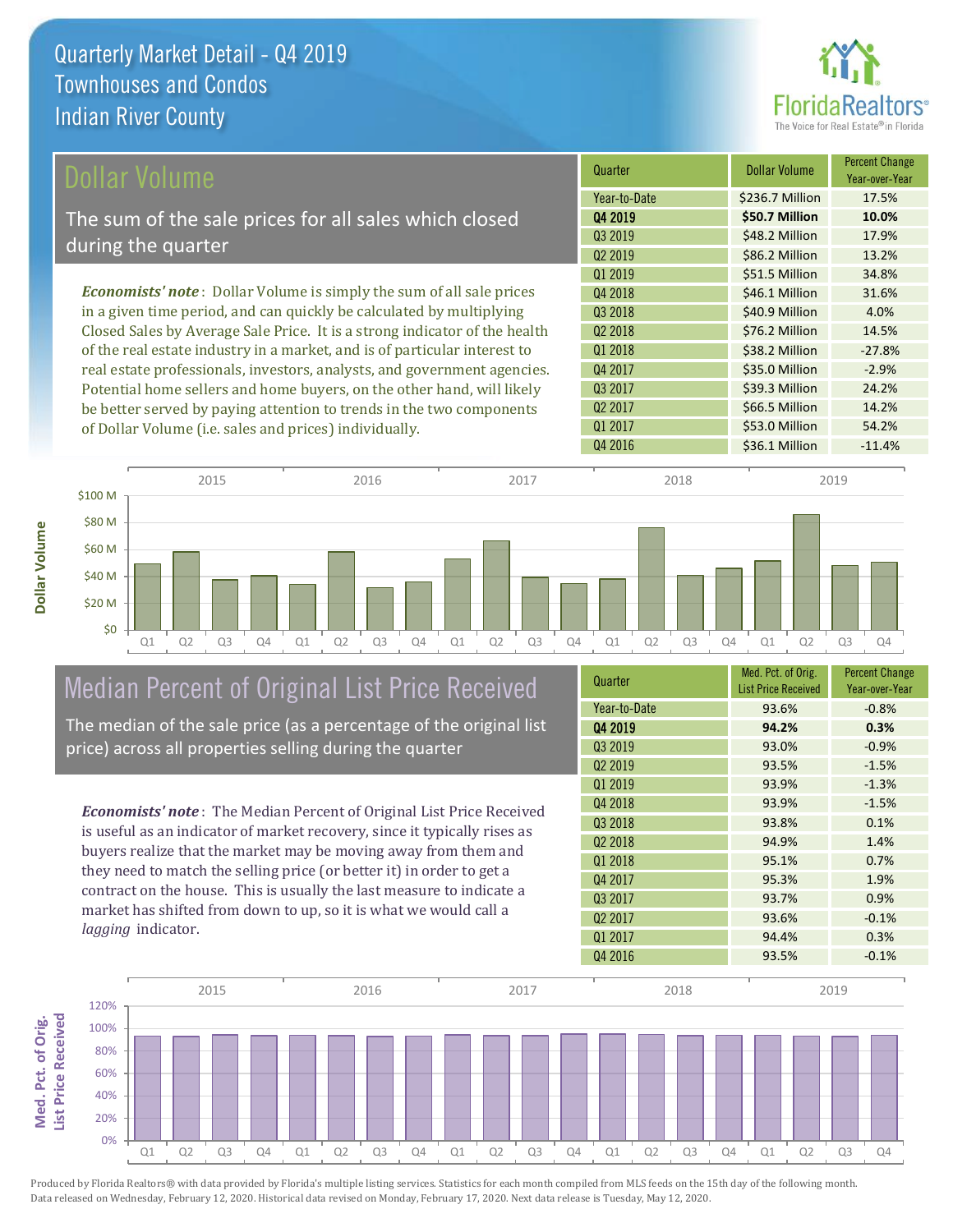

## Median Time to Contract

The median number of days between the listing date and contract date for all Closed Sales during the quarter

*Economists' note* : Like Time to Sale, Time to Contract is a measure of the length of the home selling process calculated for sales which closed during the quarter. The difference is that Time to Contract measures the number of days between the initial listing of a property and the signing of the contract which eventually led to the closing of the sale. When the gap between Median Time to Contract and Median Time to Sale grows, it is usually a sign of longer closing times and/or declining numbers of cash sales.

| Quarter             | <b>Median Time to</b><br>Contract | <b>Percent Change</b><br>Year-over-Year |
|---------------------|-----------------------------------|-----------------------------------------|
| Year-to-Date        | 59 Days                           | 20.4%                                   |
| Q4 2019             | 52 Days                           | $-27.8%$                                |
| Q3 2019             | 76 Days                           | 18.8%                                   |
| Q <sub>2</sub> 2019 | 48 Days                           | 26.3%                                   |
| Q1 2019             | 67 Days                           | 45.7%                                   |
| Q4 2018             | 72 Days                           | 28.6%                                   |
| Q3 2018             | 64 Days                           | 28.0%                                   |
| Q <sub>2</sub> 2018 | 38 Days                           | $-33.3%$                                |
| Q1 2018             | 46 Days                           | $-13.2%$                                |
| Q4 2017             | 56 Days                           | $-11.1%$                                |
| Q3 2017             | 50 Days                           | $-24.2%$                                |
| Q <sub>2</sub> 2017 | 57 Days                           | $-8.1%$                                 |
| Q1 2017             | 53 Days                           | 29.3%                                   |
| Q4 2016             | 63 Days                           | $-17.1%$                                |



### Median Time to Sale

**Median Time to** 

**Median Time to** 

The median number of days between the listing date and closing date for all Closed Sales during the quarter

*Economists' note* : Time to Sale is a measure of the length of the home selling process, calculated as the number of days between the initial listing of a property and the closing of the sale. *Median* Time to Sale is the amount of time the "middle" property selling this month was on the market. That is, 50% of homes selling this month took *less* time to sell, and 50% of homes took *more* time to sell. Median Time to Sale gives a more accurate picture than Average Time to Sale, which can be skewed upward by small numbers of properties taking an abnormally long time to sell.

| Quarter             | <b>Median Time to Sale</b> | <b>Percent Change</b><br>Year-over-Year |
|---------------------|----------------------------|-----------------------------------------|
| Year-to-Date        | 101 Days                   | 7.4%                                    |
| Q4 2019             | 86 Days                    | $-25.2%$                                |
| Q3 2019             | 118 Days                   | 8.3%                                    |
| Q <sub>2</sub> 2019 | 95 Days                    | 15.9%                                   |
| Q1 2019             | 100 Days                   | 25.0%                                   |
| Q4 2018             | 115 Days                   | 11.7%                                   |
| Q3 2018             | 109 Days                   | 1.9%                                    |
| Q <sub>2</sub> 2018 | 82 Days                    | $-15.5%$                                |
| Q1 2018             | 80 Days                    | $-13.0%$                                |
| Q4 2017             | 103 Days                   | $-1.9%$                                 |
| Q3 2017             | 107 Days                   | $-12.3%$                                |
| Q <sub>2</sub> 2017 | 97 Days                    | $-7.6%$                                 |
| Q1 2017             | 92 Days                    | 9.5%                                    |
| Q4 2016             | 105 Days                   | $-5.4%$                                 |

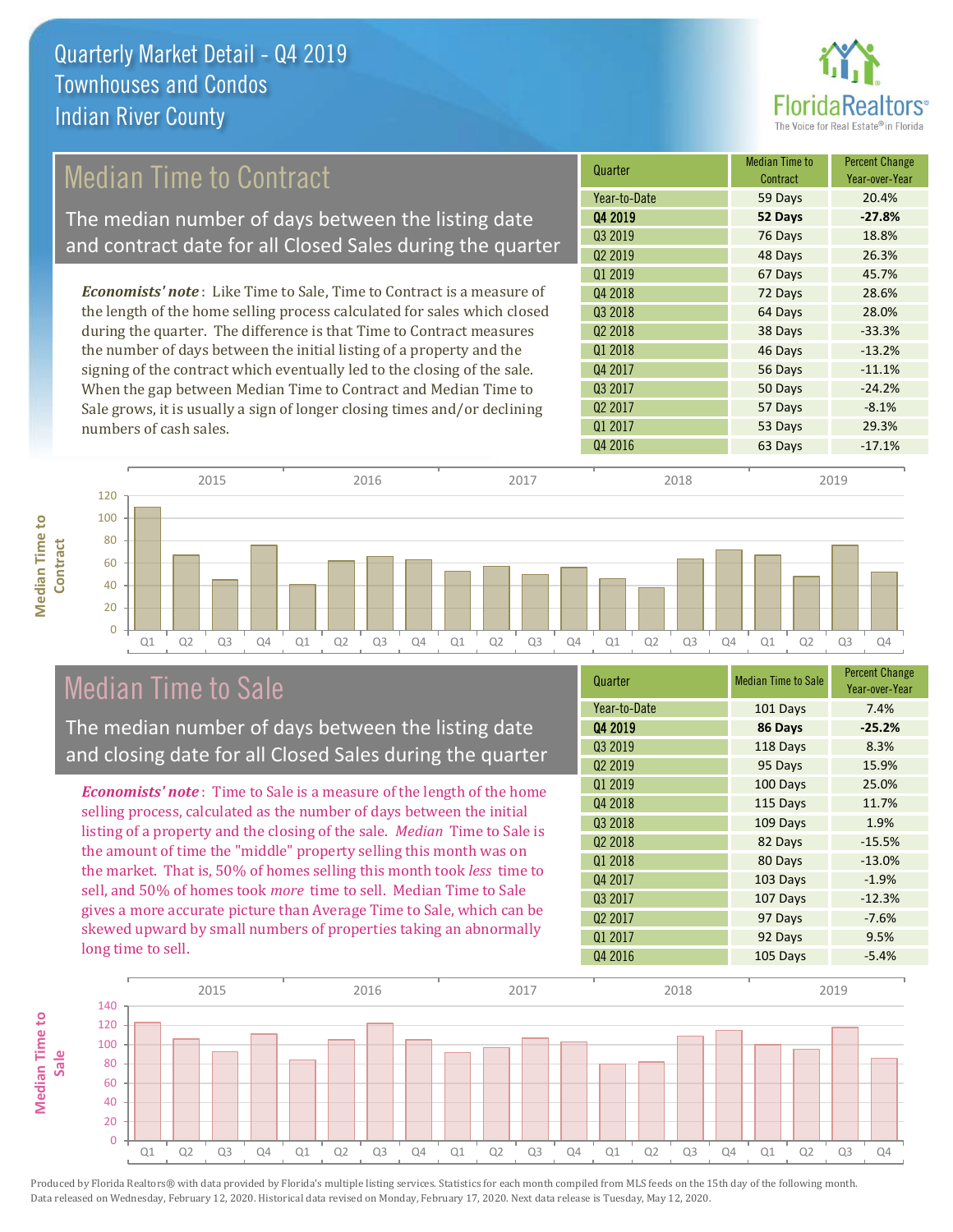

| <b>New Pending Sales</b>                                                      | Quarter             | <b>New Pending Sales</b> | <b>Percent Change</b><br>Year-over-Year |
|-------------------------------------------------------------------------------|---------------------|--------------------------|-----------------------------------------|
|                                                                               | Year-to-Date        | 882                      | 3.4%                                    |
| The number of listed properties that went under                               | Q4 2019             | 185                      | 22.5%                                   |
| contract during the quarter                                                   | Q3 2019             | 185                      | $-1.6%$                                 |
|                                                                               | Q <sub>2</sub> 2019 | 253                      | 5.9%                                    |
|                                                                               | 01 2019             | 259                      | $-5.8%$                                 |
| <b>Economists' note:</b> Because of the typical length of time it takes for a | Q4 2018             | 151                      | $-11.7%$                                |
| sale to close, economists consider Pending Sales to be a decent               | Q3 2018             | 188                      | 11.2%                                   |
| indicator of potential future Closed Sales. It is important to bear in        | Q <sub>2</sub> 2018 | 239                      | 9.1%                                    |
| mind, however, that not all Pending Sales will be closed successfully.        | 01 2018             | 275                      | 4.6%                                    |
| So, the effectiveness of Pending Sales as a future indicator of Closed        | Q4 2017             | 171                      | $-2.8%$                                 |
| Sales is susceptible to changes in market conditions such as the              | Q3 2017             | 169                      | 1.2%                                    |
| availability of financing for homebuyers and the inventory of                 | Q <sub>2</sub> 2017 | 219                      | 0.9%                                    |
| distressed properties for sale.                                               | Q1 2017             | 263                      | 16.4%                                   |
|                                                                               | Q4 2016             | 176                      | 13.5%                                   |

**New Listings**



2015 2016 2017 2018 2019

# New Listings

The number of properties put onto the market during the quarter

*Economists' note* : New Listings tend to rise in delayed response to increasing prices, so they are often seen as a lagging indicator of market health. As prices rise, potential sellers raise their estimations of value—and in the most recent cycle, rising prices have freed up many potential sellers who were previously underwater on their mortgages. Note that in our calculations, we take care to not include properties that were recently taken off the market and quickly relisted, since these are not really *new* listings.

| Quarter             | <b>New Listings</b> | <b>Percent Change</b><br>Year-over-Year |
|---------------------|---------------------|-----------------------------------------|
| Year-to-Date        | 1,255               | 5.8%                                    |
| Q4 2019             | 336                 | 17.5%                                   |
| Q3 2019             | 234                 | $-2.5%$                                 |
| Q <sub>2</sub> 2019 | 268                 | 2.3%                                    |
| Q1 2019             | 417                 | 4.8%                                    |
| Q4 2018             | 286                 | 18.7%                                   |
| Q3 2018             | 240                 | 38.7%                                   |
| Q <sub>2</sub> 2018 | 262                 | $-0.8%$                                 |
| Q1 2018             | 398                 | 23.6%                                   |
| Q4 2017             | 241                 | 9.5%                                    |
| Q3 2017             | 173                 | 2.4%                                    |
| Q <sub>2</sub> 2017 | 264                 | 22.8%                                   |
| Q1 2017             | 322                 | $-0.6%$                                 |
| Q4 2016             | 220                 | $-0.9%$                                 |

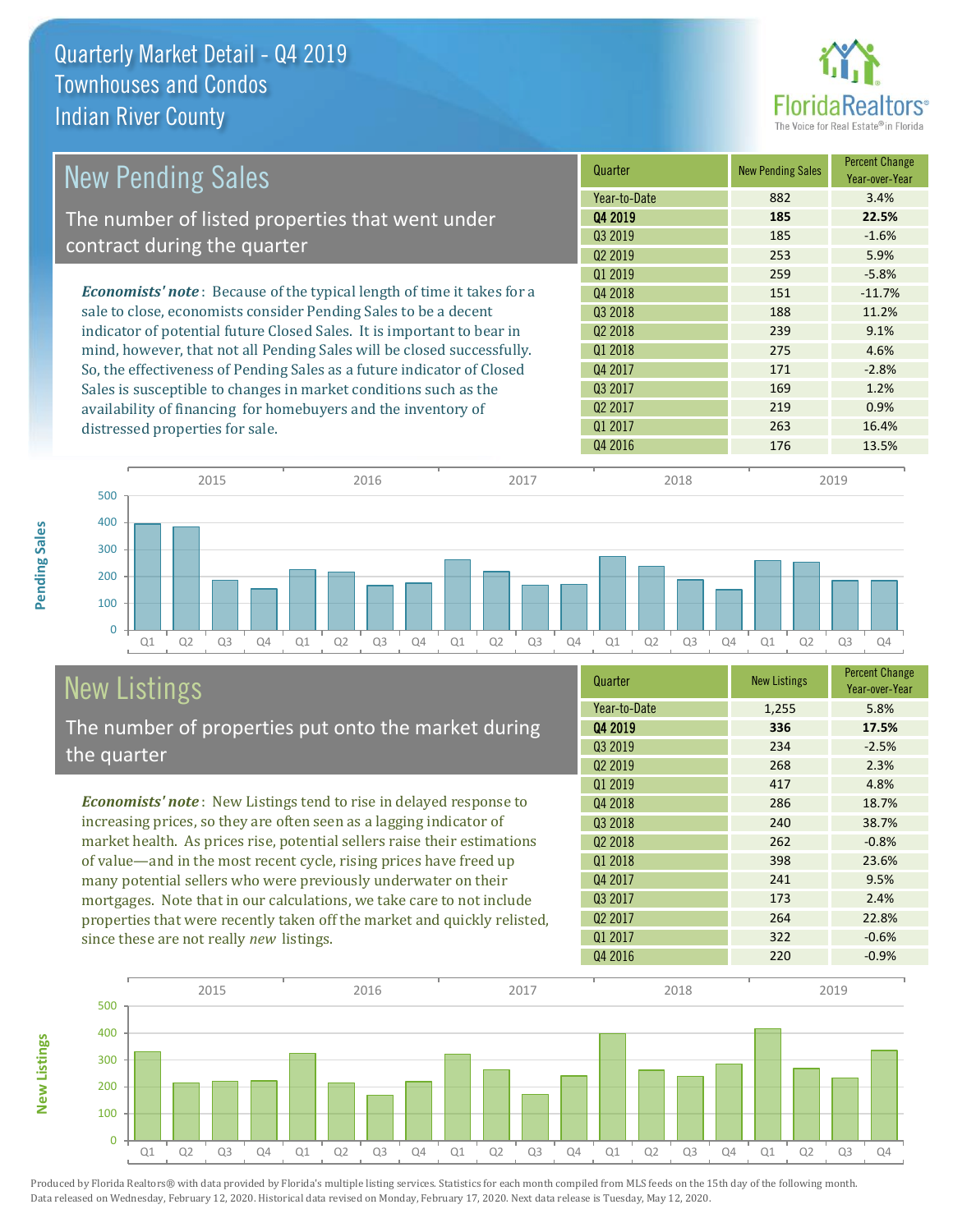

| <b>Inventory (Active Listings)</b>                                           | Quarter             | Inventory | <b>Percent Change</b><br>Year-over-Year |
|------------------------------------------------------------------------------|---------------------|-----------|-----------------------------------------|
|                                                                              | YTD (Monthly Avg)   | 490       | 22.8%                                   |
| The number of property listings active at the end of                         | Q4 2019             | 539       | 21.7%                                   |
|                                                                              | Q3 2019             | 418       | 14.5%                                   |
| the quarter                                                                  | Q <sub>2</sub> 2019 | 463       | 28.6%                                   |
|                                                                              | 01 2019             | 530       | 27.7%                                   |
| <b>Economists' note</b> : There are a number of ways to define and calculate | 04 2018             | 443       | 35.9%                                   |
| Inventory. Our method is to simply count the number of active listings       | Q3 2018             | 365       | 15.9%                                   |
| on the last day of the quarter, and hold this number to compare with         | Q <sub>2</sub> 2018 | 360       | 0.6%                                    |
| the same quarter the following year. Inventory rises when New                | Q1 2018             | 415       | 15.9%                                   |
| Listings are outpacing the number of listings that go off-market             | Q4 2017             | 326       | $-0.9%$                                 |
| (regardless of whether they actually sell). Likewise, it falls when New      | Q3 2017             | 315       | 3.6%                                    |
| Listings aren't keeping up with the rate at which homes are going off-       | Q <sub>2</sub> 2017 | 358       | 6.5%                                    |

Q1 Q2 Q3 Q4 Q1 Q2 Q3 Q4 Q1 Q2 Q3 Q4 Q1 Q2 Q3 Q4 Q1 Q2 Q3 Q4  $\overline{0}$ 100 200 300 400 500 600 2015 2016 2017 2018 2019

# Months Supply of Inventory

An estimate of the number of months it will take to deplete the current Inventory given recent sales rates

*Economists' note* : MSI is a useful indicator of market conditions. The benchmark for a balanced market (favoring neither buyer nor seller) is 5.5 months of inventory. Anything higher is traditionally a buyers' market, and anything lower is a sellers' market. There is no single accepted way of calculating MSI. A common method is to divide current Inventory by the most recent month's Closed Sales count, but this count is a usually poor predictor of future Closed Sales due to seasonal cycles. To eliminate seasonal effects, we use the 12-month average of monthly Closed Sales instead.

| Quarter                  | <b>Months Supply</b> | <b>Percent Change</b><br>Year-over-Year |
|--------------------------|----------------------|-----------------------------------------|
| <b>YTD (Monthly Avg)</b> | 7.3                  | 19.7%                                   |
| Q4 2019                  | 7.7                  | 13.2%                                   |
| Q3 2019                  | 6.1                  | 10.9%                                   |
| Q <sub>2</sub> 2019      | 6.9                  | 25.5%                                   |
| Q1 2019                  | 8.0                  | 23.1%                                   |
| Q4 2018                  | 6.8                  | 38.8%                                   |
| Q3 2018                  | 5.5                  | 14.6%                                   |
| Q <sub>2</sub> 2018      | 5.5                  | $-1.8%$                                 |
| Q1 2018                  | 6.5                  | 18.2%                                   |
| Q4 2017                  | 4.9                  | $-9.3%$                                 |
| Q3 2017                  | 4.8                  | $-4.0%$                                 |
| Q <sub>2</sub> 2017      | 5.6                  | 7.7%                                    |
| Q1 2017                  | 5.5                  | $-5.2%$                                 |
| Q4 2016                  | 5.4                  | 20.0%                                   |

Q4 2016 329 -1.8%

Q1 2017 358 -10.3%



Produced by Florida Realtors® with data provided by Florida's multiple listing services. Statistics for each month compiled from MLS feeds on the 15th day of the following month. Data released on Wednesday, February 12, 2020. Historical data revised on Monday, February 17, 2020. Next data release is Tuesday, May 12, 2020.

market.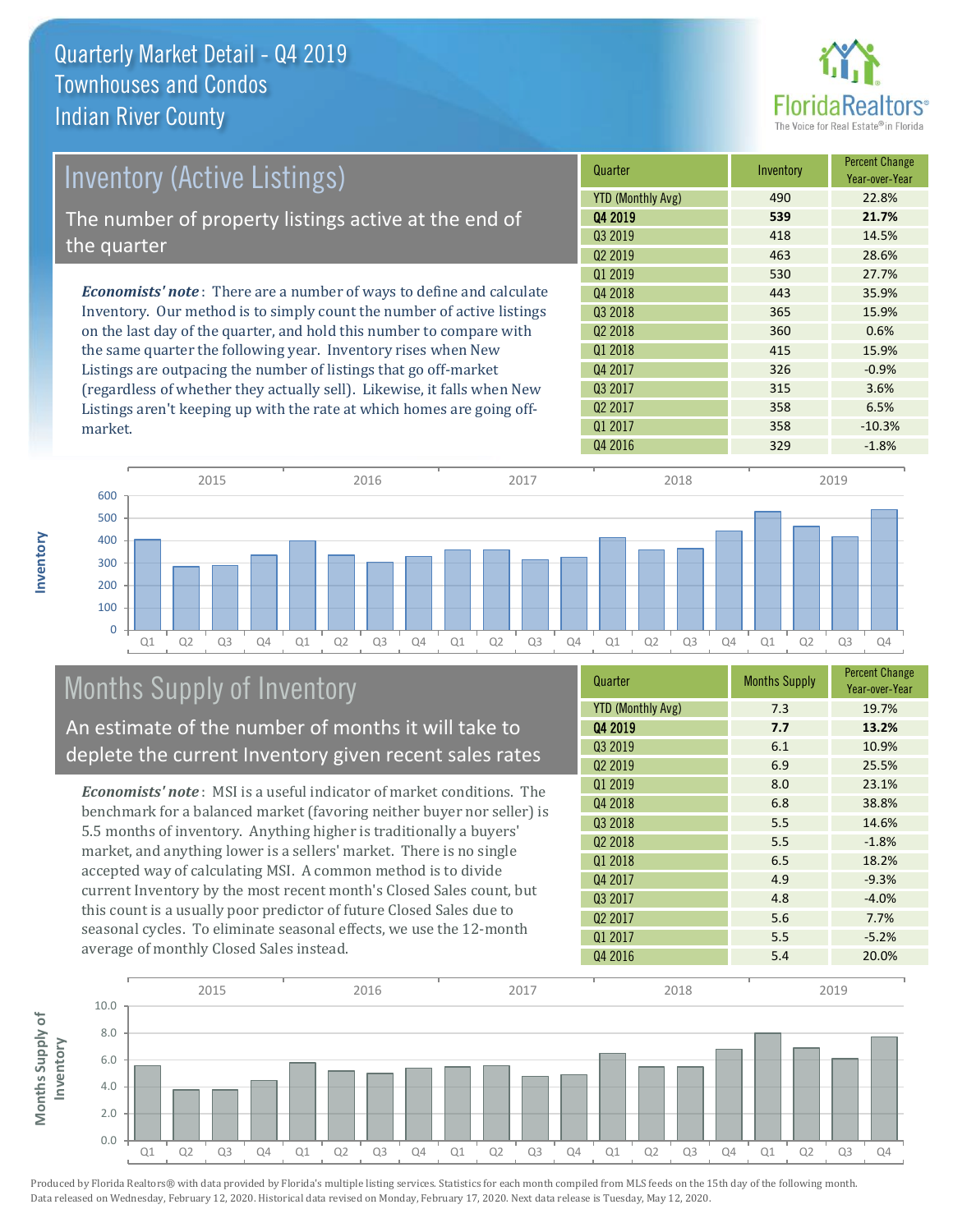

## Closed Sales by Sale Price

The number of sales transactions which closed during the quarter

*Economists' note:* Closed Sales are one of the simplest—yet most important—indicators for the residential real estate market. When comparing Closed Sales across markets of different sizes, we recommend comparing the percent changes in sales rather than the number of sales. Closed Sales (and many other market metrics) are affected by seasonal cycles, so actual trends are more accurately represented by year-over-year changes (i.e. comparing a quarter's sales to the amount of sales in the same quarter in the previous year), rather than changes from one quarter to the next.

| <b>Sale Price</b>     | <b>Closed Sales</b> | <b>Percent Change</b><br>Year-over-Year |
|-----------------------|---------------------|-----------------------------------------|
| Less than \$50,000    | 0                   | N/A                                     |
| $$50,000 - $99,999$   | 27                  | $-12.9%$                                |
| $$100,000 - $149,999$ | 64                  | 45.5%                                   |
| $$150,000 - $199,999$ | 18                  | $-28.0%$                                |
| \$200,000 - \$249,999 | 9                   | $-25.0%$                                |
| \$250,000 - \$299,999 | 13                  | 18.2%                                   |
| \$300,000 - \$399,999 | 15                  | 0.0%                                    |
| \$400,000 - \$599,999 | 16                  | 100.0%                                  |
| \$600,000 - \$999,999 | 13                  | 85.7%                                   |
| \$1,000,000 or more   | 6                   | $-33.3%$                                |



#### Median Time to Contract by Sale Price The median number of days between the listing date and contract date for all Closed Sales during the quarter

*Economists' note* : Like Time to Sale, Time to Contract is a measure of the length of the home selling process calculated for sales which closed during the quarter. The difference is that Time to Contract measures the number of days between the initial listing of a property and the signing of the contract which eventually led to the closing of the sale. When the gap between Median Time to Contract and Median Time to Sale grows, it is usually a sign of longer closing times and/or declining numbers of cash sales.

| <b>Sale Price</b>     | Median Time to<br>Contract | <b>Percent Change</b><br>Year-over-Year |
|-----------------------|----------------------------|-----------------------------------------|
| Less than \$50,000    | (No Sales)                 | N/A                                     |
| $$50,000 - $99,999$   | 34 Days                    | $-57.5%$                                |
| $$100,000 - $149,999$ | 32 Days                    | $-22.0%$                                |
| $$150,000 - $199,999$ | 52 Days                    | $-49.5%$                                |
| \$200,000 - \$249,999 | 194 Days                   | 340.9%                                  |
| \$250,000 - \$299,999 | 108 Days                   | $-49.8%$                                |
| \$300,000 - \$399,999 | 95 Days                    | $-46.6%$                                |
| \$400,000 - \$599,999 | 137 Days                   | $-13.3%$                                |
| \$600,000 - \$999,999 | 120 Days                   | 79.1%                                   |
| \$1,000,000 or more   | 212 Days                   | 1077.8%                                 |



Produced by Florida Realtors® with data provided by Florida's multiple listing services. Statistics for each month compiled from MLS feeds on the 15th day of the following month. Data released on Wednesday, February 12, 2020. Historical data revised on Monday, February 17, 2020. Next data release is Tuesday, May 12, 2020.

**Median Time to Contract**

**Median Time to Contract**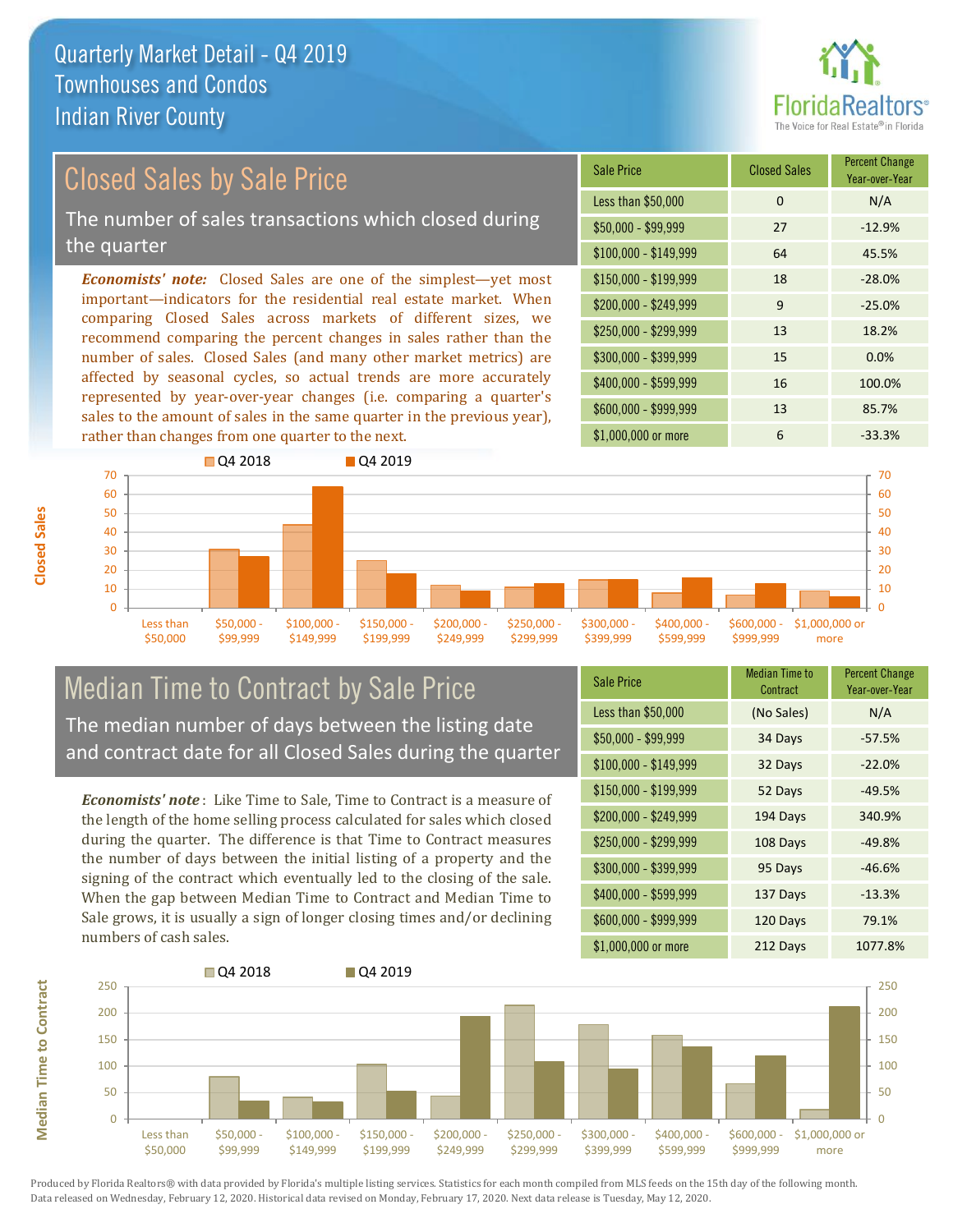

# New Listings by Initial Listing Price

The number of properties put onto the market during the quarter

*Economists' note:* New Listings tend to rise in delayed response to increasing prices, so they are often seen as a lagging indicator of market health. As prices rise, potential sellers raise their estimations of value—and in the most recent cycle, rising prices have freed up many potential sellers who were previously underwater on their mortgages. Note that in our calculations, we take care to not include properties that were recently taken off the market and quickly relisted, since these are not really *new* listings.

| <b>Initial Listing Price</b> | <b>New Listings</b> | <b>Percent Change</b><br>Year-over-Year |
|------------------------------|---------------------|-----------------------------------------|
| Less than \$50,000           | 0                   | N/A                                     |
| $$50,000 - $99,999$          | 56                  | 55.6%                                   |
| $$100,000 - $149,999$        | 88                  | 29.4%                                   |
| $$150,000 - $199,999$        | 44                  | 4.8%                                    |
| \$200,000 - \$249,999        | 24                  | $-14.3%$                                |
| \$250,000 - \$299,999        | 25                  | 13.6%                                   |
| \$300,000 - \$399,999        | 35                  | 59.1%                                   |
| \$400,000 - \$599,999        | 25                  | $-13.8%$                                |
| \$600,000 - \$999,999        | 23                  | 4.5%                                    |
| \$1,000,000 or more          | 16                  | $-5.9%$                                 |



### Inventory by Current Listing Price The number of property listings active at the end of the quarter

*Economists' note* : There are a number of ways to define and calculate Inventory. Our method is to simply count the number of active listings on the last day of the quarter, and hold this number to compare with the same quarter the following year. Inventory rises when New Listings are outpacing the number of listings that go off-market (regardless of whether they actually sell). Likewise, it falls when New Listings aren't keeping up with the rate at which homes are going offmarket.

| <b>Current Listing Price</b> | Inventory    | <b>Percent Change</b><br>Year-over-Year |
|------------------------------|--------------|-----------------------------------------|
| Less than \$50,000           | $\mathbf{1}$ | N/A                                     |
| $$50,000 - $99,999$          | 70           | 62.8%                                   |
| $$100,000 - $149,999$        | 89           | 50.8%                                   |
| $$150,000 - $199,999$        | 48           | $-18.6%$                                |
| \$200,000 - \$249,999        | 36           | 2.9%                                    |
| \$250,000 - \$299,999        | 45           | 4.7%                                    |
| \$300,000 - \$399,999        | 88           | 100.0%                                  |
| \$400,000 - \$599,999        | 64           | $-3.0%$                                 |
| \$600,000 - \$999,999        | 60           | 3.4%                                    |
| \$1,000,000 or more          | 38           | 5.6%                                    |



Produced by Florida Realtors® with data provided by Florida's multiple listing services. Statistics for each month compiled from MLS feeds on the 15th day of the following month. Data released on Wednesday, February 12, 2020. Historical data revised on Monday, February 17, 2020. Next data release is Tuesday, May 12, 2020.

**Inventory**